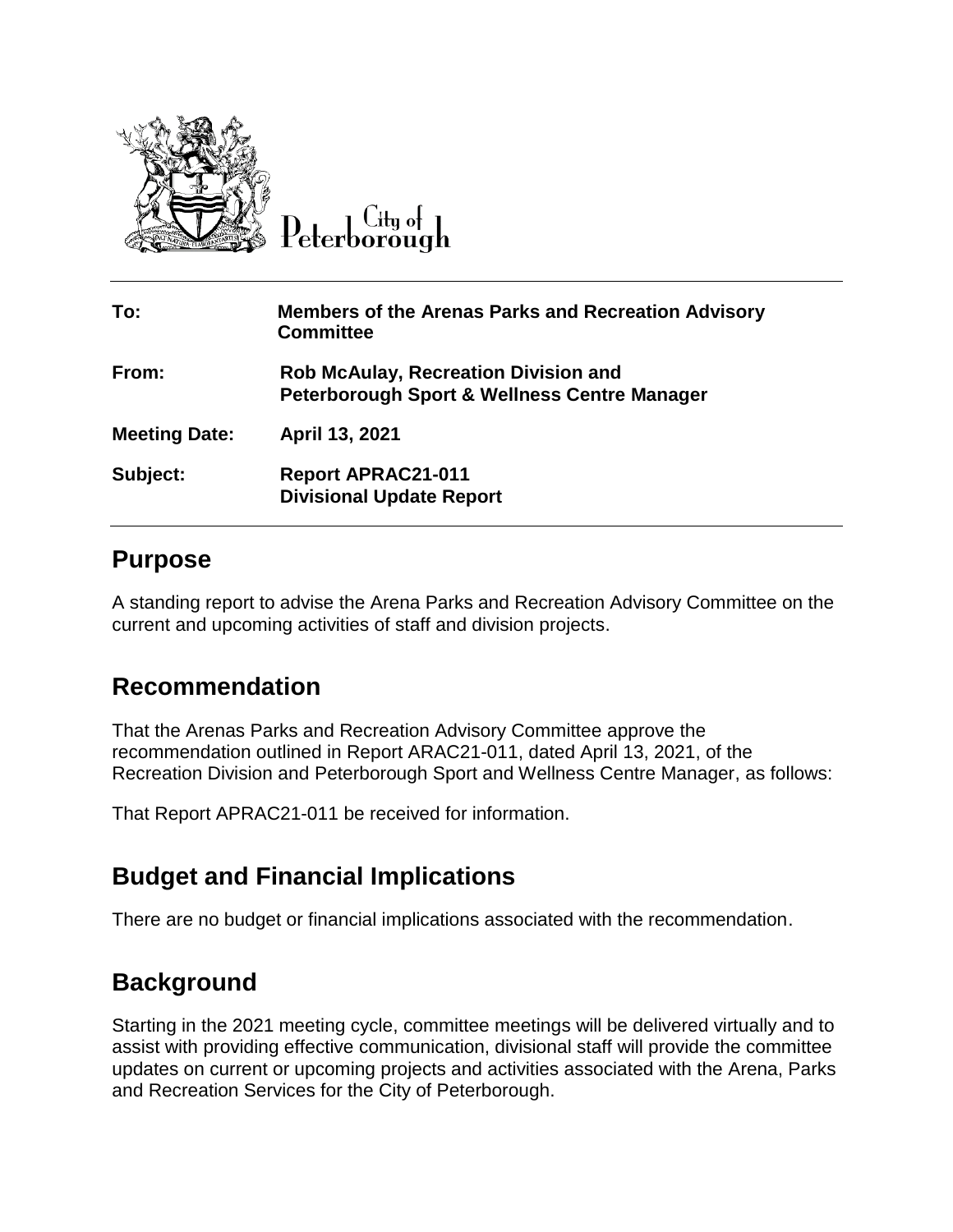# **Arena Division – Sue Warrington**

### **2021 Allocations – Ice, Floor, Room and Facility Rentals**

The Peterborough Public Health region shifted into the Red/Control level on March 8.

Kinsmen ice was removed, and facility ice rentals continued on the remaining ice pads until March 29<sup>th</sup> when ice availability was further reduced to two ice pads. Increased restrictions limit capacity to groups of no more than 10 participants plus 2 instructors/trainers with no spectators allowed. Effective April 3, the remaining ice rentals were cancelled in response to the Provincewide shutdown, with Evinrude Leons ice to be removed on April 3rd, and Peterborough Memorial Centre to remain active ice pad until Mid-June. Ice in is scheduled at Kinsmen for Mid-June to replace PMC ice and additional second pad ice in for Mid-July to allow for additional programming.

Staff continue to regularly consult with Public Health officials regarding revisions to the provincial shutdown instructions and provide weekly email updates to all user groups as information becomes available.

Evinrude Centre Banquet Hall is the active location for the community vaccination clinic operated by the Peterborough Regional Health Centre.

The Peterborough Petes 2020/21 Season remains on hold pending further restrictions.

The Peterborough Lakers 2021 Season remains on hold pending further restrictions.

The Peterborough and District Farmers' Market Association continues to operate a Saturday morning Farmers' Market in the Morrow Building, following Peterborough Public Health guidelines as permitted under the Provincial regulations.

### **Arena Projects**

The Freedom Mobile Roof Replacement is scheduled to begin May 3<sup>rd</sup> with projected completion date of September 17<sup>th</sup>, 2021.

The Kinsmen Arena Condenser project was awarded and schedule pending with completion date of no later than May 30, 2021.

The PMC Condenser project is out scheduled for tender late April, with a projected completion date of in Mid-August.

### **Urban Park Operations – Ice Rink**

Phase 2 of construction is on schedule and will be awarded in early spring 2021, with projected completion date for early December 2021.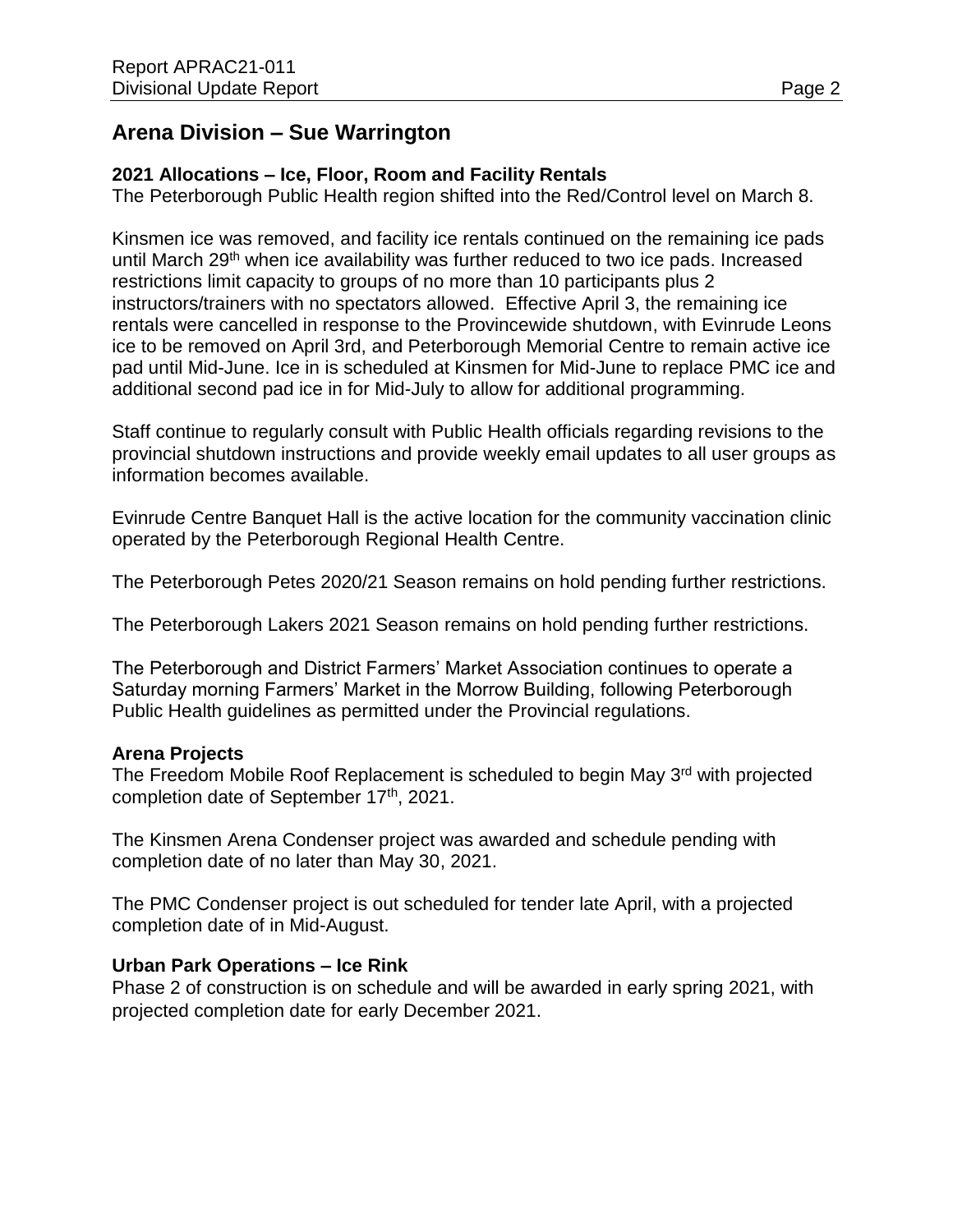#### **Marina Operations**

Site preparations for the upcoming season are currently underway, with a planned opening date of Friday, May 21, 2021 to align with the long weekend.

Planning is underway with Peterborough Public Health regarding COVID-19 safety plan requirements and restrictions for Marina users.

Marina Docks Wi-Fi Project is scheduled to be completed prior to opening.

Review of the firework barge is underway, as the barge has shifted approximately 100ft due to drift/ice. Structural assessment and recommendations for repairs are pending, however there is no immediate concern of further movement and/or damage.

#### **PMC Drive-In Events 2021**

Through Report CSAD21-004 dated March 8, 2021, Council approved staff to proceed with the Drive-In Event stage plans for concerts and events during the months of June, July, and August 2021. These events include working with our community partner organization to maximize usage of the stage and strengthen community collaboration.

### **Facilities and Planning – Gillian Barnes**

#### **Holy Cross Field project update**

The field is complete and in use by Holy Cross students under supervision. The track surface will be completed in late May/early June, weather permitting. An official opening is being planned for the end of June 2021.

#### **Wading Pool Conversions and New Splashpads**

Report APRAC21-006 Update to Outdoor Water Play Facilities Capital Strategy was endorsed at the February 16, 2021 meeting. An online public engagement will be launched April 16, 2021 for Turner Park and Hamilton Park. There will be a media release and signage at both park locations to advise the community of the opportunity to provide input. A survey for each park location will be available from April 16,2021 until May 7,2021 on the City of Peterborough's online engagement site [www.connectptbo.ca.](http://www.connectptbo.ca/)

### **Planning and Urban Design – Brian Buchardt**

No updates from Brian Buchardt on planning and urban design projects.

### **Parks and Fields – Cassandra Babcock**

Neighbourhood Rinks have concluded their season. Currently there are three rink locations scheduled for service upgrades that will include the Maple Ridge, Stenson and Earlwood to a hydrant style water service.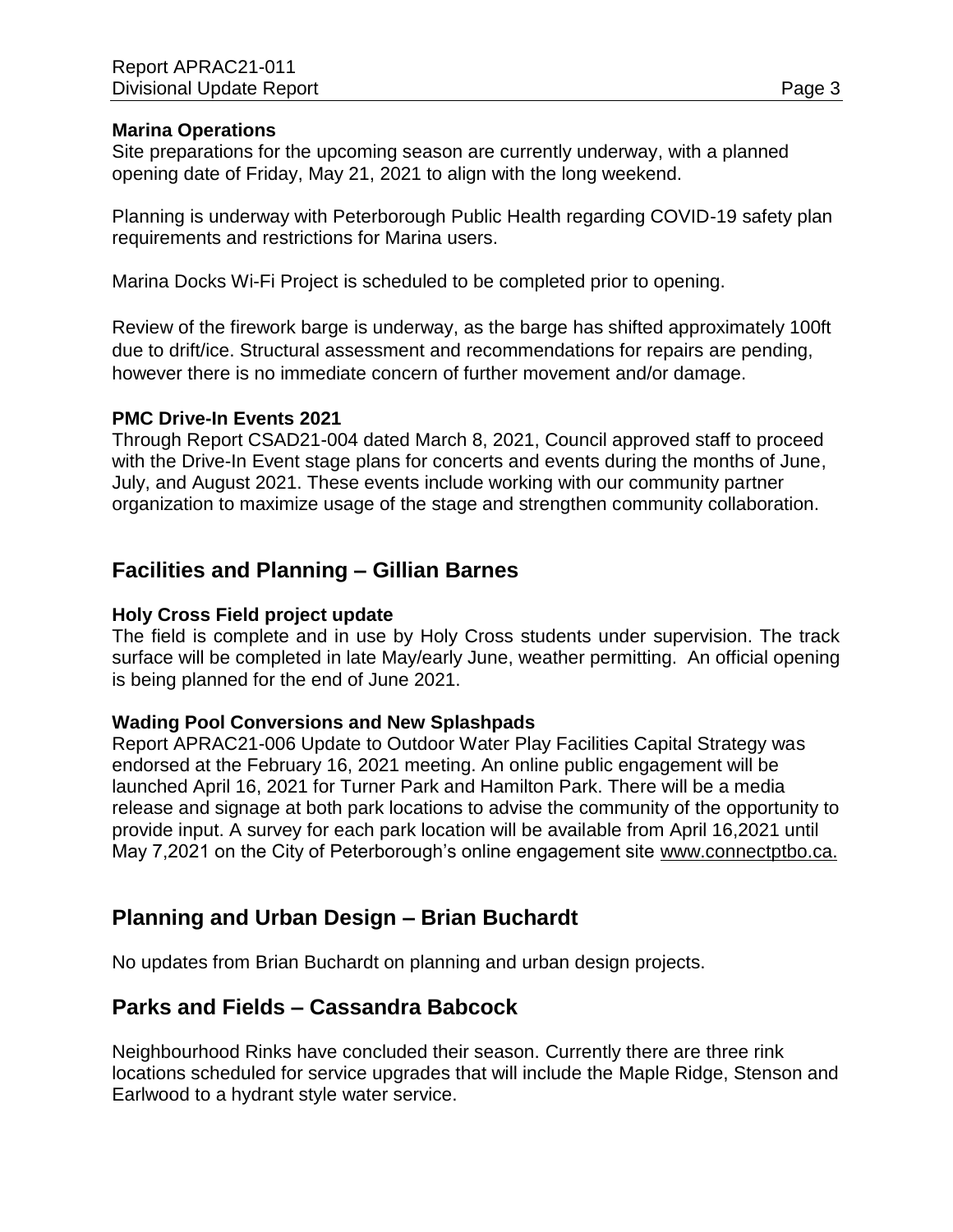Parks and Horticulture seasonal staff will begin to on-board April 26<sup>th</sup> with the second phase scheduled for May 3<sup>rd</sup>.

Parks and trails sanitation program will switch from the spring collection schedule to the summer collection schedule as of May 3<sup>rd</sup> with an additional 40 bins to be placed through out the city for garbage and recycling collection.

Parks and Trails clean up and brushing program is well under way and the spring portion of the schedule will be complete by May 21<sup>st</sup>.

Playground amenity procurement will begin shortly for the lower part of Jackson Park.

Forestry has completed the winter removal cycle that included high risk ash trees within city parks and open spaces. Forestry will begin the spring plant in early June with the fall plant in September.

The Parks crew is completing the picnic table and bleacher repairs along with table deliveries to pavilions.

Park facilities are being prepared for the installation of the water meters and the backflow preventers for seasonal opening schedule for the first week of May.

### **Recreation Programs – Heather Stephens**

Aquatic Programs – 300 registrations for lessons and leadership programs; however, they were paused after one week in March due to red zone restrictions. A re-start is planned for May for these programs.

Camp Programs – Planning for summer days camps, beaches, wading pools, instructional sports camps, adult pickleball leagues and junior parks programs has begun, with the ability to modify and adjust based on public health recommendations and provincial regulations.

Martial Arts – Program for children and youth had 75 participants, was paused in March, however a re-start is being planned for May.

Pickleball Program – Leagues saw 125 participants registered into five different leagues based on ability were paused in March during red zone restrictions, and now cancelled during this shutdown.

Skate/Hockey Programs – 75 participants that started in the fall of 2020, were paused in January, were re-started in February, and cancelled in March due to restrictions and shutdowns.